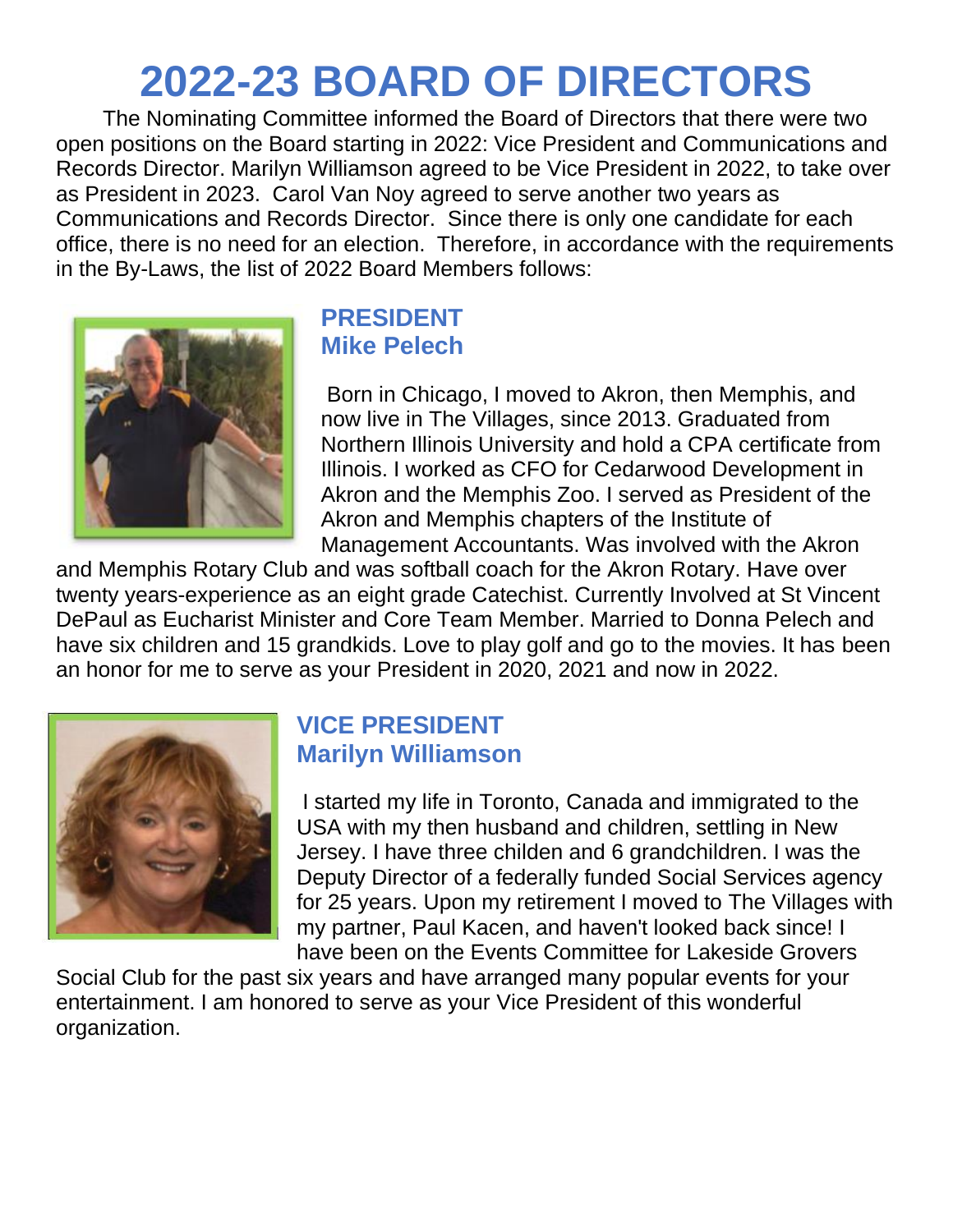

# **EVENTS DIRECTOR Maureen R. Brown**

When I retired in 2015 from Southcoast Health Systems, I moved from Massachusetts to The Villages, because I wanted to be part of an active, friendly, and welcoming community. I found that here in Tamarind Grove, particularly, when I attended the Grover's social events. People were so warm and welcoming, that I immediately felt like I belonged here. As Events Coordinator, I work with the Events

Committee to coordinate the here. As Events Coordinator, I work with the Events Committee to coordinate the continuance of that experience, through the presentation of a variety of high-quality social events.



#### **TREASURER Jim Maloney**

I was raised in Hershey, PA, where chocolate is considered a basic food group. Graduated from Shippensburg University in December 1977 (then Shippensburg State College) with a BS/BA (more BS than BA) with a concentration in Accounting. I was certified to practice as a CPA in Pennsylvania in February 1979. I worked in public accounting for 8 years, then drifted into corporate accounting. Served as a Corporate Controller for 26 years, giving it all up to become an ambassador (AKA free golf)

on a golf course until my wife retired. We purchased our home in Tamarind Grove in December 2011, moving from Lancaster County, PA as primary residence in December 2013 and haven't looked back.



# **COMMUNICATIONS - RECORDS DIRECTOR Carol Van Noy**

I grew up in St. Louis, but spent 35 years in the Seattle area. My husband, Dennis Fee, and I moved to our Tamarind Grove home in October 2011, from Jupiter, Florida, where we had lived for nine years. I was the Executive Director of the City of Seattle Ethics and Elections Commission. In that position, I could not belong to any political group, because I was responsible for the publication of a Voters' Guide for every City Election. As a natural outcome of that

work, every two years since 2012, I have worked with Char Griffin to produce an online League of Women Voters Voters' Guide, and I have been a speaker for the League of Women Voters of the Villages/Tri-County Area. From 2013 to 2016, I served as